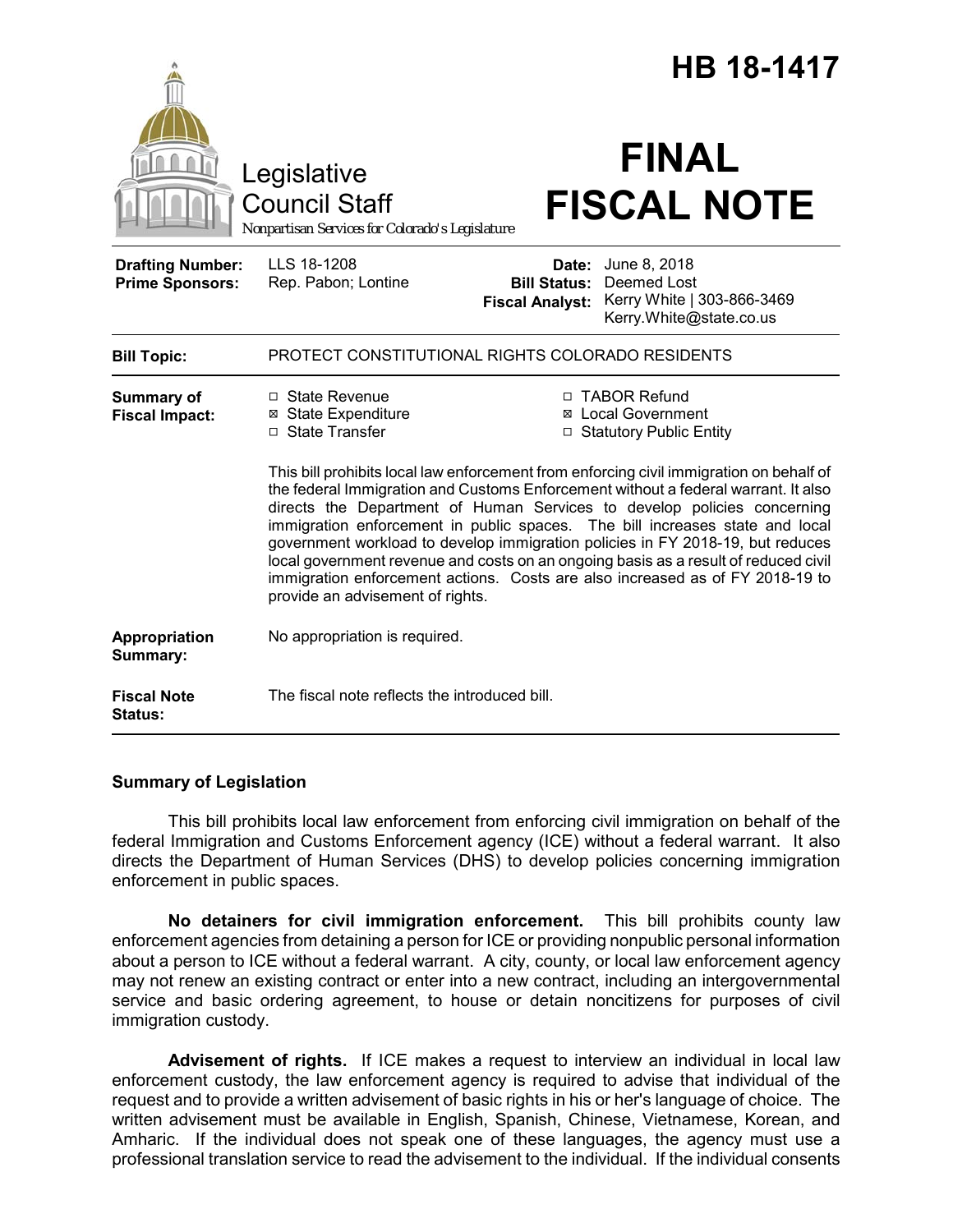June 8, 2018

to an interview with ICE, he or she must affirm this consent by signing the advisement. Every individual who is the subject of a detainer request from ICE must be provided the advisement again upon his or her release from jail.

**Policies concerning immigration enforcement in public spaces.** The Department of Human Services, in consultation with appropriate stakeholders, is required to develop and publish model policies for public schools, state-funded colleges and universities, public libraries, public health facilities, shelters, courthouses, probation offices, and entities providing court-ordered classes by June 1, 2019. The policies must limit immigration enforcement on those premises and require a valid federal warrant to provide assistance with immigration enforcement. The stakeholder process must include at least two meetings.

All public schools, public libraries, state-funded colleges and universities, public health facilities, shelters, and courthouses must adopt the model policies or an equivalent policy by September 1, 2019. All probation offices and entities providing court-ordered classes may choose to adopt the model policy or its equivalent.

#### **State Expenditures**

In FY 2018-19 only, the bill increases workload for the Departments of Human Services and Public Health and Environment, institutions of higher education, and the Judicial Department to collaborate with other stakeholders, develop model policies, and adopt policies within the required time frames. This workload increase can be accomplished within the existing appropriations of each state agency or institution of higher education.

### **Local Government and School Districts**

In FY 2018-19 only, the bill increases workload for counties that operate public libraries, courthouses, public health facilities, and shelters, as well as school districts, to collaborate with other stakeholders, develop model policies, and adopt policies within the required time frames.

Beginning in the current FY 2017-18, the bill also decreases county revenue, workload, and costs associated with enforcing immigration matters in cases where ICE does not have a federal warrant. For instance, the bill could result in reduced law enforcement efforts to enforce immigration policies, as well as holding fewer individuals in county jail as a result of ICE requests. Estimated costs to house an offender in a county jail vary from \$53 to \$114 per day. Beginning in the current FY 2017-18, workload and costs increase to provide the required advisements and to hire translation services where needed. These impacts have not been estimated.

### **Effective Date**

The bill was deemed lost on May 9, 2018.